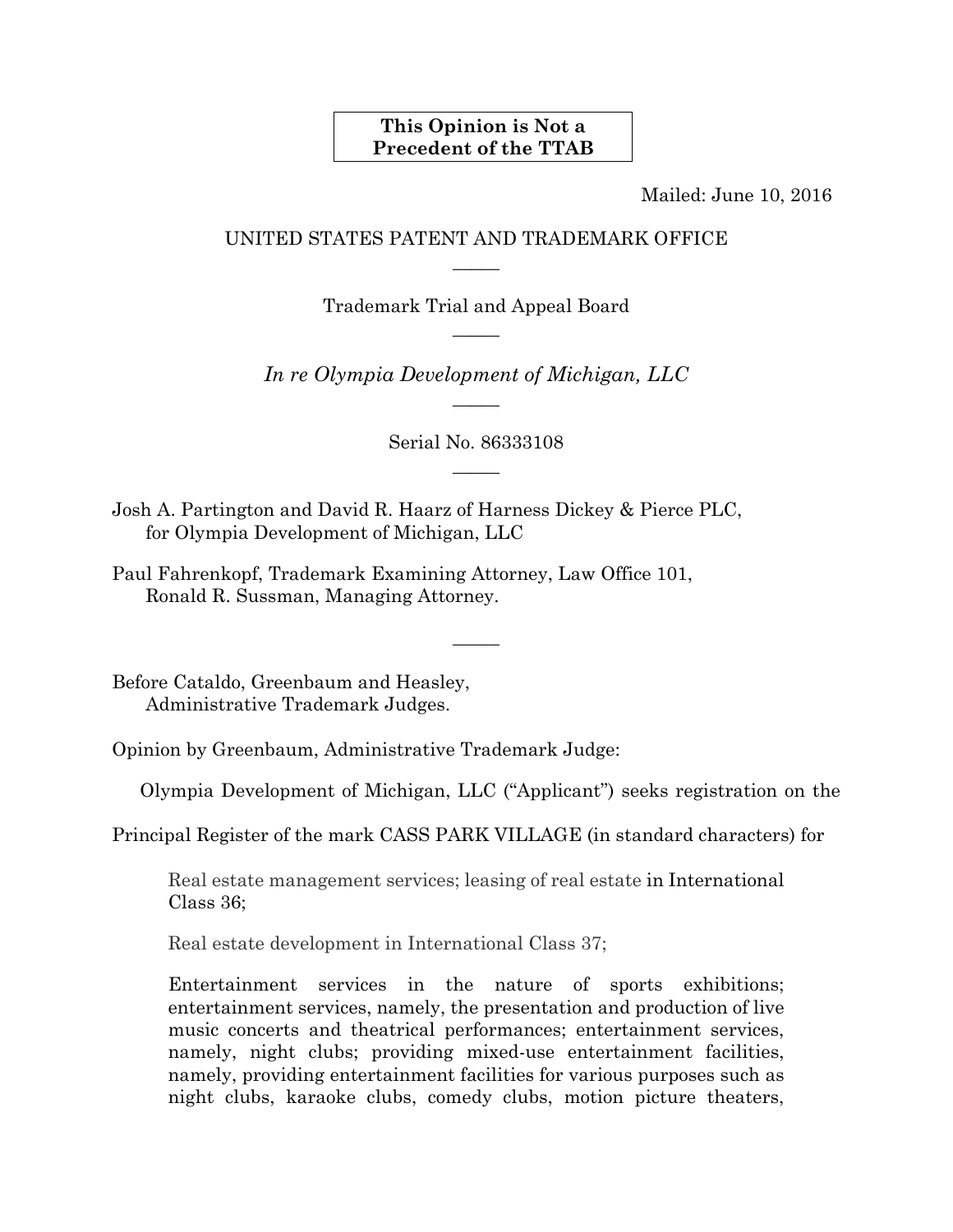$\overline{a}$ 

dinner theaters, amusement arcades, virtual reality entertainment facilities, family recreation facilities, museums, health club facilities and casinos; operating motion picture theaters; entertainment in the nature of theater productions, namely, live performance theaters; dinner theaters; amusement arcades; providing virtual reality entertainment facilities; providing family recreation facilities; museums; neighborhood association services, namely, organizing and conducting cultural and educational gatherings, meetings and events in the field of neighborhood issues, and organizing and conducting gathering, meetings, and events in the field of neighborhood issues for social entertainment purposes in International Class 41; and

Bar and restaurant services in International Class 43.1

The Trademark Examining Attorney has refused registration of Applicant's mark

under Section 2(e)(2) of the Trademark Act, 15 U.S.C. § 1052(e)(2), on the ground that

Applicant's mark is primarily geographically descriptive of its services.

After the Examining Attorney made the refusal final, Applicant appealed to this

Board. We reverse the refusal to register.

The test for determining whether a term is primarily geographically descriptive is whether (1) the primary significance of the term in the mark sought to be registered is the name of a place generally known to the public, (2) the public would make an association between the goods or services and the place named in the mark, that is, believe that the goods or services for which the mark is sought to be registered originate in that place, and (3) the source of the goods or services is the geographic region named in the mark. *In re Newbridge Cutlery Co.*, 776 F.3d 854, 113 USPQ2d 1445, 1448-9 (Fed. Cir. 2015). When the geographic significance of a term is its

<sup>&</sup>lt;sup>1</sup> Application Serial No. 86333108 was filed on July 10, 2014, based upon Applicant's allegation of a *bona fide* intention to use the mark in commerce under Section 1(b) of the Trademark Act.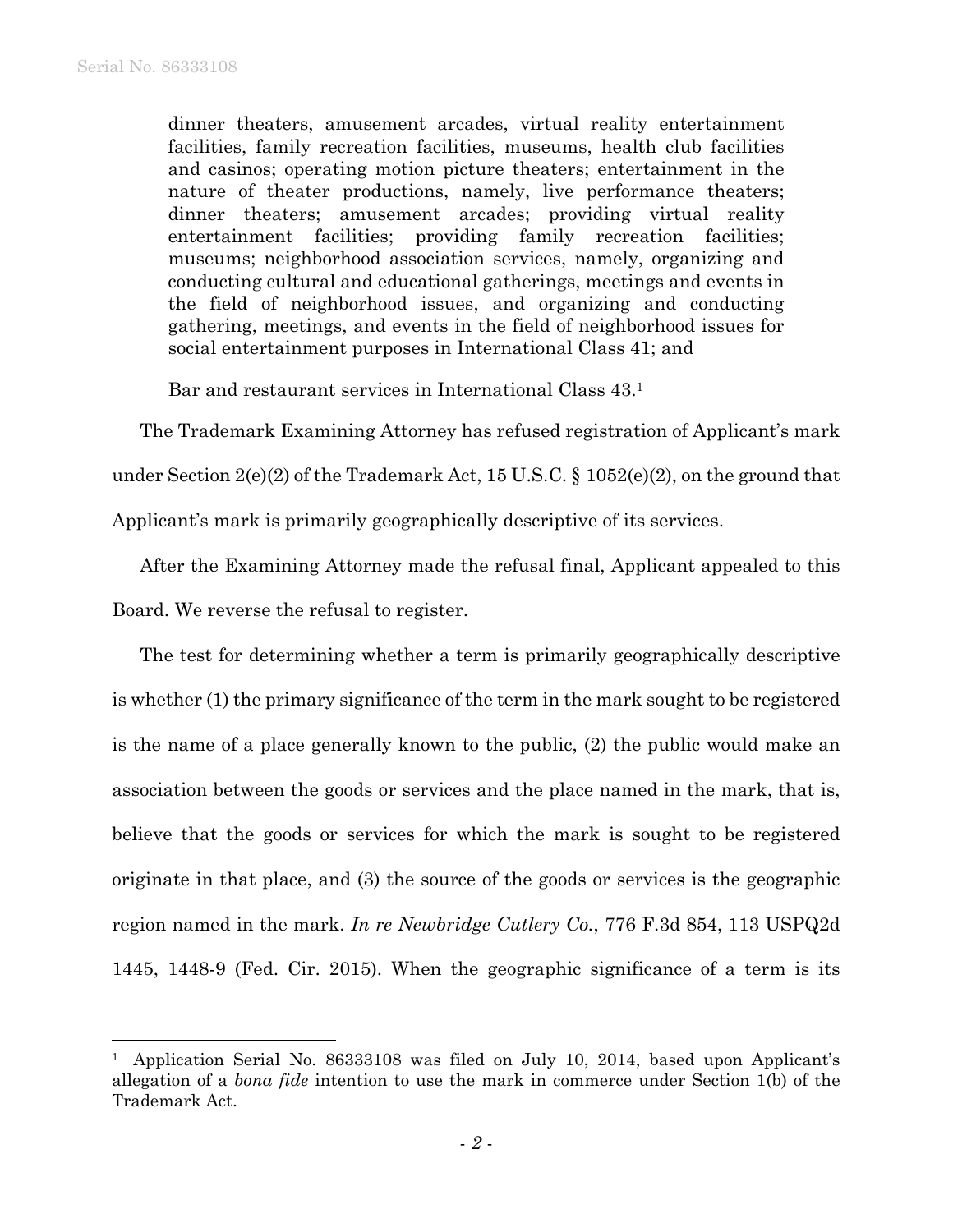primary significance and the geographic place is neither obscure nor remote, for purposes of Section 2(e)(2), the goods/place or services/place association may ordinarily be presumed from the fact that the goods or services originate in or near the place named in the mark. *In re Spirits of New Merced, LLC*, 85 USPQ2d 1614, 1621 (TTAB 2007) ("Since the goods originate at or near [Yosemite National Park], we can presume an association of applicant's beer with the park.").

The Examining Attorney argues that

CASS PARK identifies a federally recognized historic district in Detroit. Applicant intends to build a development in that area. Thus, CASS PARK is geographically descriptive thereof. VILLAGE is defined as "a self-contained district or community within a town or city, regarded as having features characteristic of village life" or as "a self-contained city area having its own shops, etc." Either definition would seem to apply to applicant's services. The combination, CASS PARK VILLAGE, merely describes the fact that applicant will have a real estate development near CASS PARK that will include a self-contained city area having its own shops, etc. And that is exactly what applicant is planning to do.2

As evidence of the geographic significance of the term "Cass Park," the Examining Attorney submitted with the October 24, 2014 Office Action a Wikipedia entry and a printout from the Curbed Detroit blog. The Wikipedia entry describes "The Cass Park Historic District [as] a historic district in Midtown Detroit, Michigan, comprising the streets of Temple, Ledyard, and 2nd, surrounding Cass Park. It was listed on the National Register of Historic Places in 2005." The printout from Curbed Detroit comments on Applicant's plans to develop "historic Cass Park":

More details of the ultra-secret new arena plan have surfaced. Like most news related to this project, it involves acres of city-owned land being transferred to Olympia Entertainment in return for millions in vague

 $\overline{a}$ 

<sup>2 8</sup> TTABVUE 12.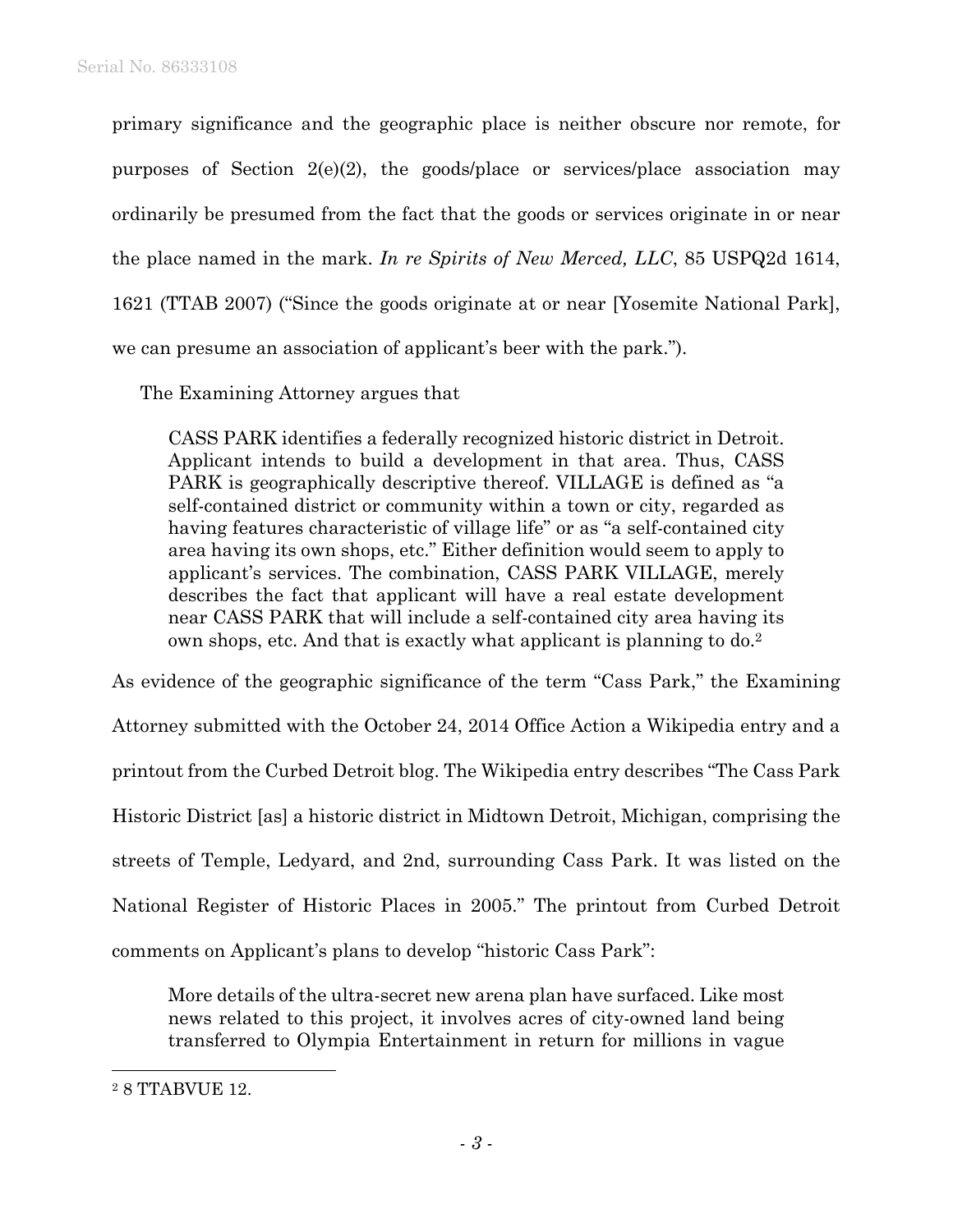"development" promises. This time, however, it's not just vacant land, but historic Cass Park. According to the Detroit News, the city plans to "hand over" the park to Olympia, which agreed to maintain it as park space. Wow.

That's not necessarily a bad thing for the park itself, and the plan hasn't yet been approved by City Council. Campus Martius isn't publicly owned, and it's still a highly functional public space. Plus, Cass Park is in miserable shape and the city of Detroit is unwilling to maintain it. But simply gifting this giant park to Ilitch seems like an unnecessary concession. Cass Park was once among the city's best, most beautiful public squares. At the very least, let's hope Ilitch brings it back.

This record does not support a finding that the term "Cass Park" is a generally known geographic location. The evidence detailed above consists solely of an excerpt from one Wikipedia entry, and a printout from the Detroit Curbed blog showing comments from a few visitors who use the term "Cass Park" ostensibly to refer to the public square. While both pieces of evidence have some probative value, absent other evidence to support the proposition that consumers have been exposed to the term "Cass Park" and are aware of its geographic significance, we cannot find that it is a generally known geographic location. *Newbridge Cutlery*, 113 USPQ2d at 1450-51 ("The internet (and websites such as Wikipedia) contains enormous amounts of information: some of it is generally known, and some of it is not. … [T]he mere entry in a gazetteer or the fact that a location is described on the internet does not necessarily evidence that a place is known generally to the relevant public."); *See also In re IP Carrier Consulting Grp.*, 84 USPQ2d 1028, 1032-33 (TTAB 2007) ("The better practice with respect to Wikipedia evidence is to corroborate the information with other reliable sources, including Wikipedia's sources.").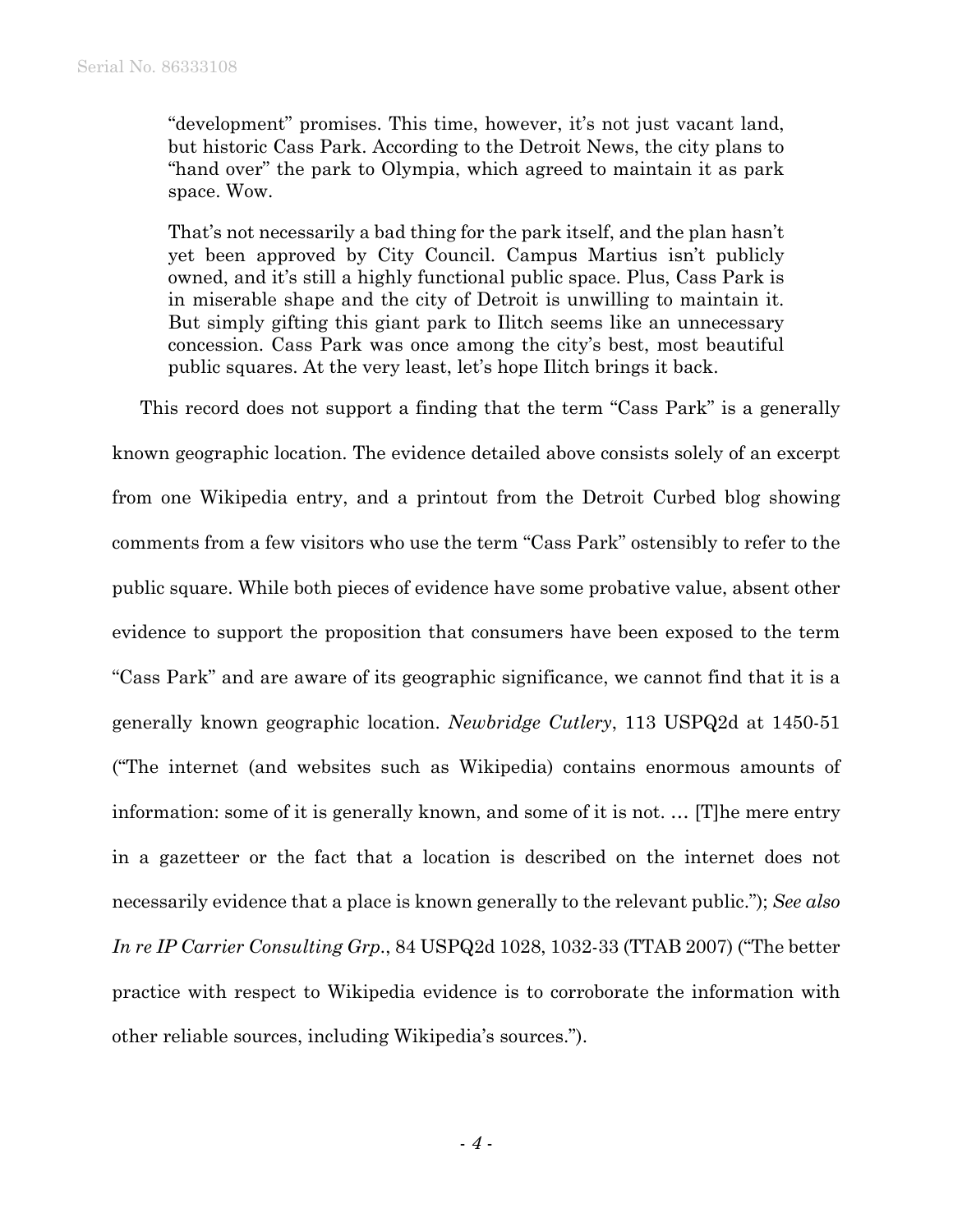The facts of this case are distinct from those presented in *In re MCO Properties Inc.*, 38 USPQ2d 1154 (TTAB 1995), in which the Board found the term "Fountain Hills" primarily geographically descriptive of the real estate development services identified in the application. In that case, the applicant listed Fountain Hills, Arizona as its address, and the evidence of record, which included "excerpts of articles retrieved from the Nexis computer database of publications; excerpts from the HAMMOND GOLD MEDALLION WORLD ATLAS; and brochures provided by the Chamber of Commerce of Fountain Hills, Arizona," as well as applicant's own specimens, which promoted the numerous benefits of living in the town of Fountain Hills, established that "Fountain Hills" is "the name of the place where the services are rendered" rather than "an indication of the source of applicant's real estate services." *Id*. at 1155-56. Similarly, we distinguish *Spirits of New Merced*, 85 USPQ2d 1614, in which the evidence of record, consisting of entries from multiple websites and reference works, established that Yosemite is the name of a well-known geographic region that clearly is not obscure or remote.

Inasmuch as the evidence does not support the first factor, we need not address the services/place association. In view thereof, we find on this record that CASS PARK VILLAGE is not primarily geographically descriptive of Applicant's services.

In making this determination, we are aware that sections of many inner cities in the United States have been, and continue to be, the focus of urban renewal efforts involving an anchor such as a large multi-purpose arena and surrounding residences, retail shops, restaurant, bars, and theaters featuring movies and live entertainment.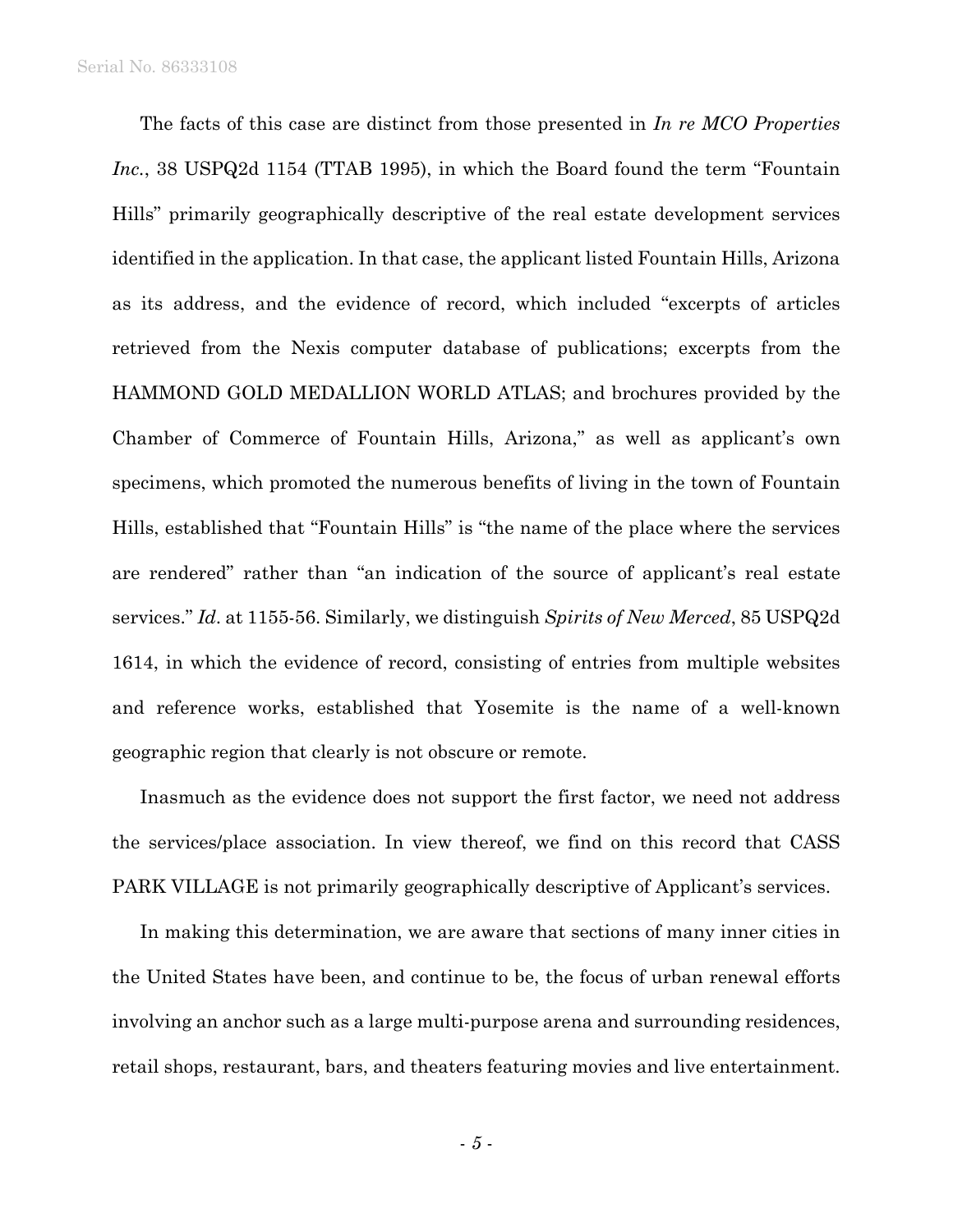However, even if such efforts are (or will be) underway in Detroit, perhaps as the result of Applicant's intended activities, on this record, it is not readily apparent how the term CASS PARK is primarily geographically descriptive of the services identified in the application. This is not to say that we might not reach a different result on a different record, such as one that might be adduced in an inter partes proceeding or when Applicant files a Statement of Use.

With that in mind, we would be remiss if we did not address Applicant's sole argument: that the addition of the word VILLAGE to CASS PARK results in an incongruous whole that is not primarily geographically descriptive. Applicant's position is best summed up in its own words:

Detroit is well known as a large industrial city and as the home of the American auto industry. A place nicknamed the 'Motor City' is not likely to be described as rural and the word VILLAGE is a stark contrast to the normal connotations associated with Detroit. Imagining a village oasis in the midst of a large city requires thought on the part of a consumer. While it may suggest certain things, CASS PARK VILLAGE does not describe any particular service offered by Applicant.3

Applicant further posits: "The incongruous combination of a park and a village in Detroit does not give a consumer a direct idea of any goods or services. One is left to wonder what is going on at a village in the middle of a park, which is itself nestled inside the urban sprawl of Detroit."4

We find these arguments unpersuasive. The word "village" is defined as "a selfcontained district or community within a town or city, regarded as having features

 $\overline{a}$ 

<sup>&</sup>lt;sup>3</sup> 6 TTABVUE 6.

<sup>4 6</sup> TTABVUE 7.